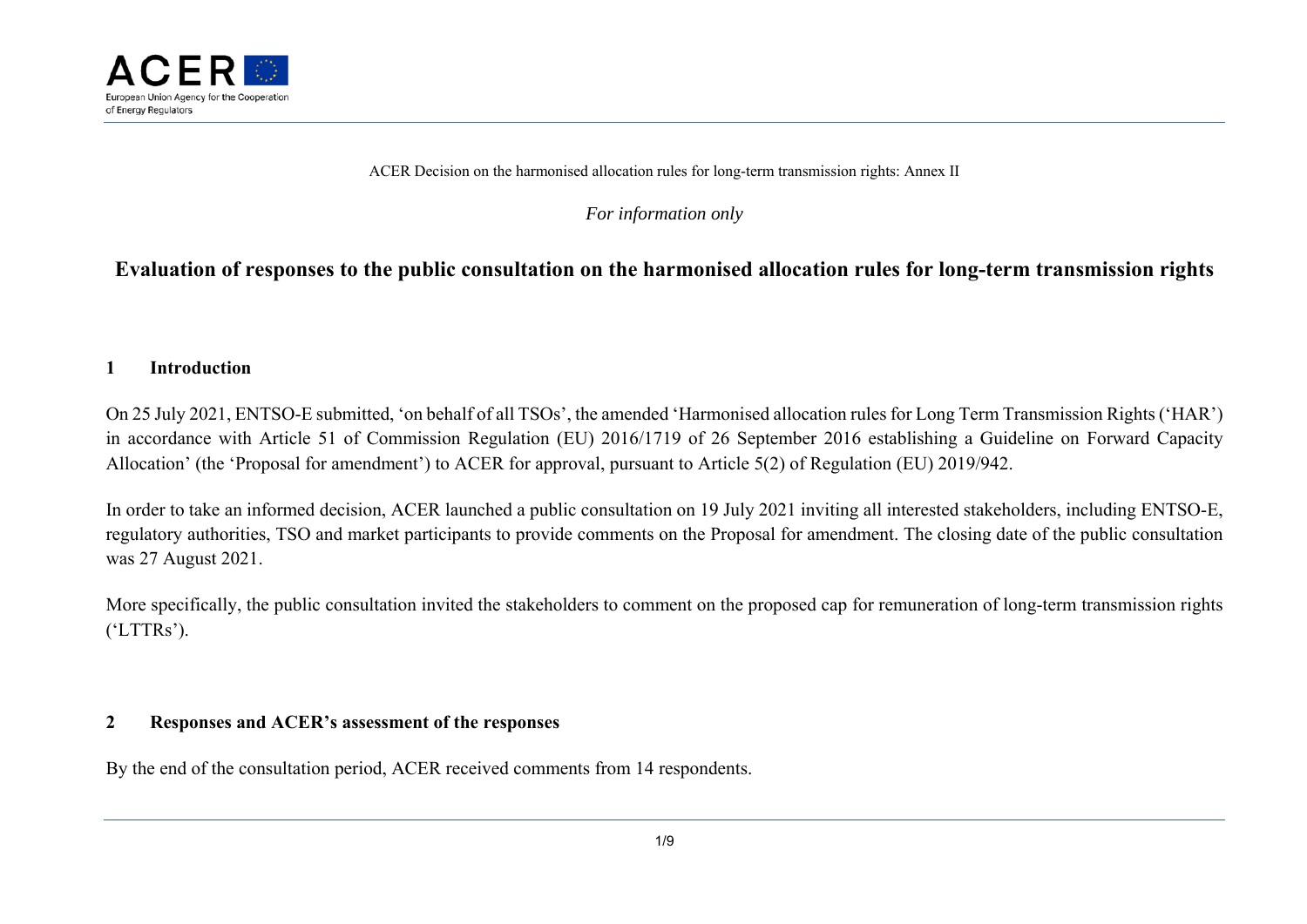

This evaluation paper summarises all of the respondents' comments and provides ACER's view on those comments.

In the present Decision, ACER concluded that the proposed cap on the remuneration of LTTRs introduced in Article 59(5) of the Proposal for amendment is not compliant with the FCA Regulation and lacks a sufficient legal basis. Therefore, the proposed cap could not be approved. For this reason, ACER deemed it not necessary and not appropriate to discuss conclusively the comments received regarding the cap on remuneration of LTTRs, as far as these comments concern non-legal aspects. The views of ACER, which are presented in the following with regard to the non-legal aspects of those comments should, therefore, be considered as preliminary findings.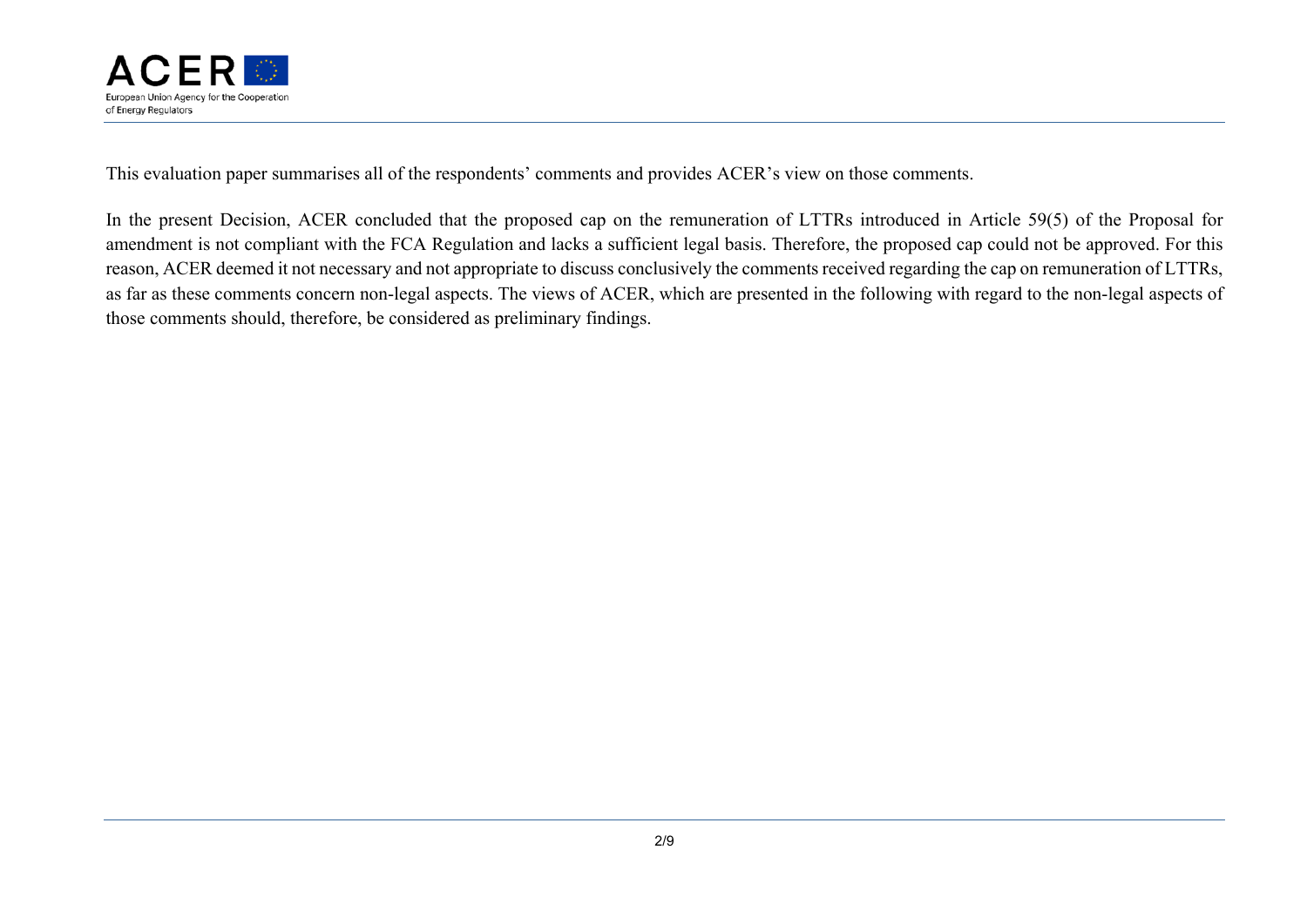

| <b>Respondents' views</b>                                                                                                                                                                                                                                                                                                                                                                                                                                                                                                                                                                                                                                                                                                                       | <b>ACER</b> views                                                                                                                                                                                                                                                                                              |  |  |  |
|-------------------------------------------------------------------------------------------------------------------------------------------------------------------------------------------------------------------------------------------------------------------------------------------------------------------------------------------------------------------------------------------------------------------------------------------------------------------------------------------------------------------------------------------------------------------------------------------------------------------------------------------------------------------------------------------------------------------------------------------------|----------------------------------------------------------------------------------------------------------------------------------------------------------------------------------------------------------------------------------------------------------------------------------------------------------------|--|--|--|
| Question 1: Do you agree with the deletion of Article 59(5)? Please, substantiate your choice from (i) legal and/or (ii) economic point of<br>view.                                                                                                                                                                                                                                                                                                                                                                                                                                                                                                                                                                                             |                                                                                                                                                                                                                                                                                                                |  |  |  |
| 11 respondents (Eurelectric, Edison, Österreichs E-Wirtschaft, EDF, CRE, TIWAG, Europex, ČEZ, Energie-<br>Nederland, EFET and AIGET) agree with the deletion of the remuneration cap for the following reasons:                                                                                                                                                                                                                                                                                                                                                                                                                                                                                                                                 |                                                                                                                                                                                                                                                                                                                |  |  |  |
| Legal viewpoints:<br>Compensation of capacity curtailments and remuneration of LTTRs are fundamentally different events taking<br>place before and after, respectively, of the day-ahead firmness deadline and cannot be compared or assessed<br>together.<br>The provisions determining the remuneration of LTTRs cannot illegally profit from being placed to a section<br>covering the caps for compensation of capacity curtailments, just to enjoy the benefits of its provisions, because<br>the FCA Regulation only allows the introduction of a cap on compensations. Article 35 of the FCA Regulation,<br>as well as Article 48 of the HAR envisage the remuneration of LTTRs based on market spread, therefore no<br>cap is possible. | ACER assessed the legal provisions of the<br>FCA Regulation in its reasoning in the<br>recitals of the present Decision and<br>concluded that the inclusion of a cap for<br>remuneration of LTTRs in the HAR lacks<br>legal basis and that, consequently, the<br>proposed cap could not be part of the<br>HAR. |  |  |  |
| A modification of the HAR to allow caps on the remuneration of LTTRs in case of decoupling would require<br>amendments to the FCA Regulation.                                                                                                                                                                                                                                                                                                                                                                                                                                                                                                                                                                                                   |                                                                                                                                                                                                                                                                                                                |  |  |  |
| The wording of Article 35(3) of the FCA Regulation clearly states that the prescribed remuneration regime is<br>an obligation ('shall comply with', 'shall be equal to market spread'), which does not provide flexibility for<br>alternatives.                                                                                                                                                                                                                                                                                                                                                                                                                                                                                                 |                                                                                                                                                                                                                                                                                                                |  |  |  |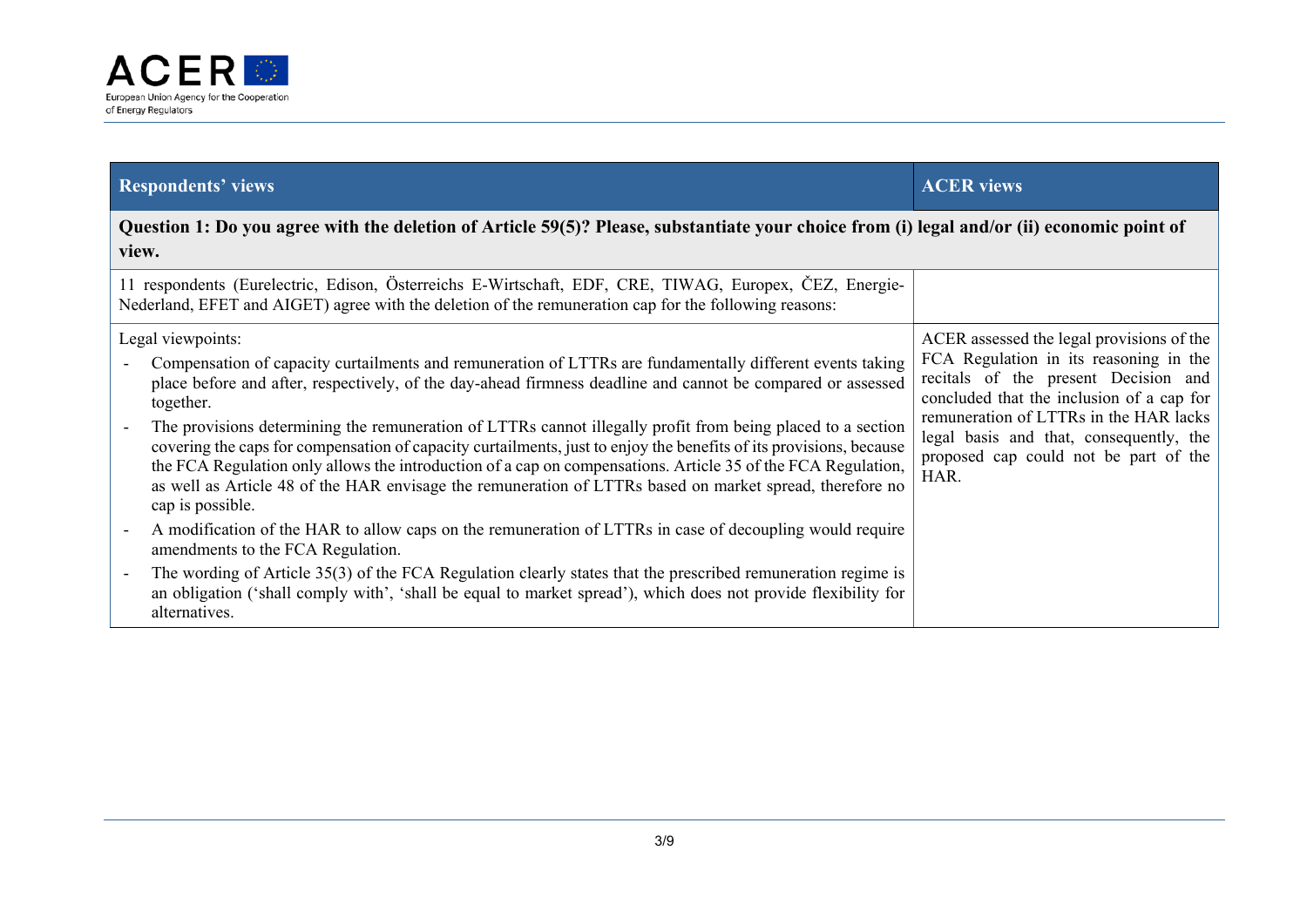

## **Respondents' views ACER views** ACER views **ACER** views **ACER** views

Economic viewpoints:

- The necessity for an introduction of a cap for remuneration in case of decoupling was justified by TSOs by the missing congestion income (i.e. the negative difference between collected congestion income from fallback explicit allocation and the remuneration of LTTRs), which has negative impact on consumers in terms of increased tariffs, but there are many other aspects and possible side effects not taken into account (increased hedging risks for market participants, lower future value of cross-zonal capacity resulting in lower collected congesting income).
- Challenging firmness (by an introduction of a cap) could have detrimental effects on the market participants for the period of decoupling, as they cannot fully hedge themselves.
- Challenging firmness (by an introduction of a cap) could have detrimental effects on the tariff payers, because TSOs could collect less congestion revenues from LTTR auctions due to a decrease in capacity prices caused by less reliable hedging.
- An introduction of a cap for remuneration is not an appropriate solution to address the malfunctioning of shadow auctions (it is suggested to improve communication with the market participants and to train them more for being ready for such events).
- TSOs present the remuneration during decoupling as overcompensation, but the approach is misleading, as they compare an average daily LTTR auctions' revenue against the revenue of a shadow auction during decoupling, while they should compare all the benefits and costs for auctioning and remunerating LTTRs, i.e. the yearly revenues compared to yearly remunerations.
- The remuneration of LTTRs should be equal to the market spread to foster the efficiency of the LTTRs themselves.

1 respondent (ENTSO-E on behalf of all TSOs) does not agree and would like to keep the remuneration cap for the following reasons:

 Since the existing remuneration mechanism in case of an explicit fallback procedure does not rely on market fundamentals and the underlying price against which LTTRs are settled, the LTTRs remuneration is no longer representing the value of DA cross border capacity and cannot be considered as hedging opportunity against

The fact that the explicit auctions in case of fallback perform poorly should not be a reason to conclude that the remuneration mechanism has been set in a wrong way. Such finding should rather trigger an improvement of the fallback mechanisms. ACER finds that the reasoning provided by all TSOs misses some crucial parts that would enable the identification of possible side effects of the introduction of a remuneration cap. The TSOs omitted in their analysis some elements that could have detrimental effects on the markets. Firstly, the introduction of the remuneration cap would deteriorate the quality of hedging. This reduction of firmness could result in a decreased value of LTTRs and, in turn, lead to a decreased amount of the collected congestion income in the future. The TSOs described in their consultation input a situation, where the congestion income suffers a great loss during one day of decoupling, but the potentially decreased value of LTTRs would result in lower congestion income collected during every day of the year. This effect remains unexplained. Therefore, the detrimental effect to the end-consumers in terms of increased tariffs feared by the TSOs could occur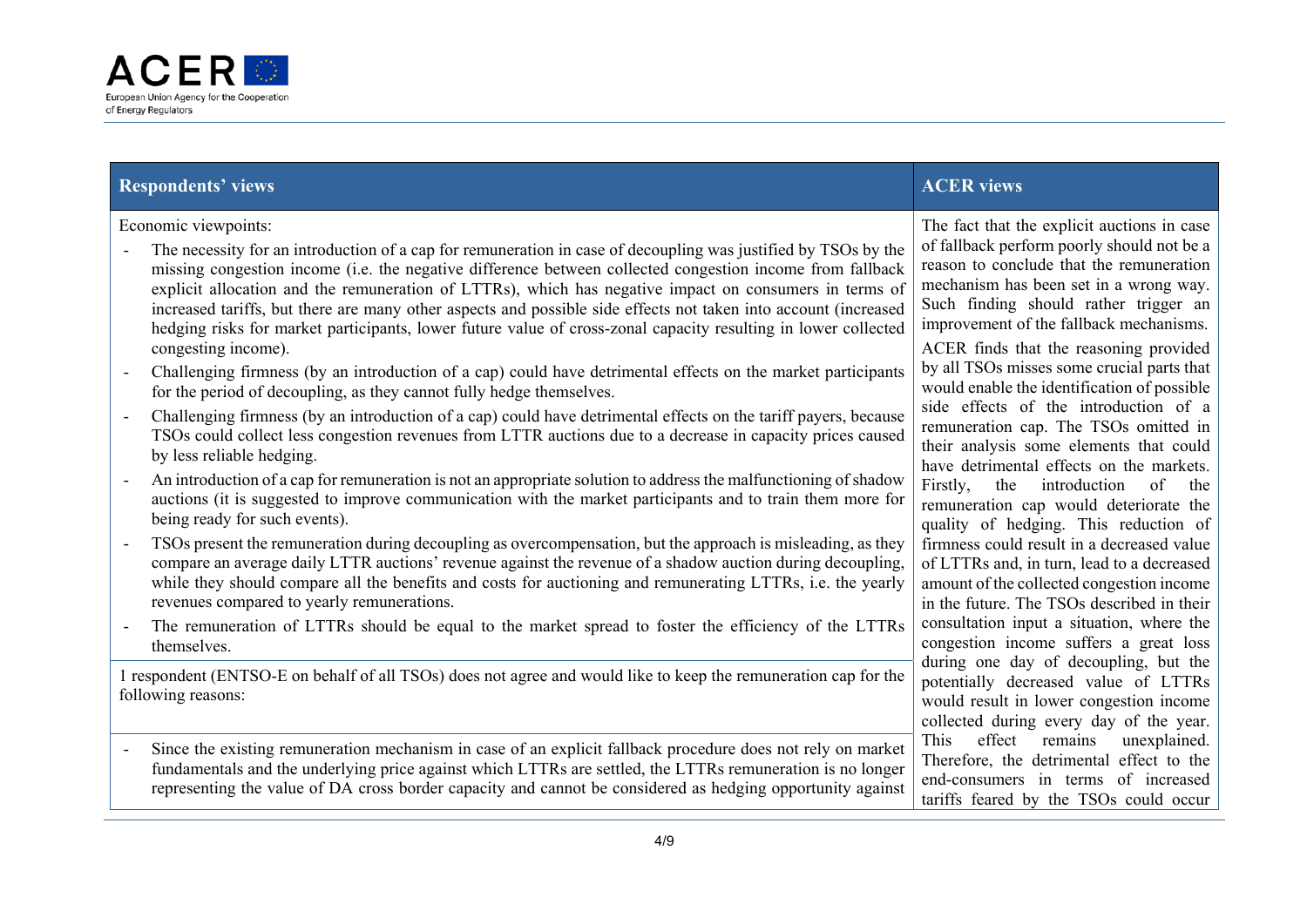

| <b>Respondents' views</b> |                                                                                                                                                                                                                                                                                                                                                                                                                                                                                                                                                                                                                                                                                         | <b>ACER</b> views                                                                                                                                                                                                                            |
|---------------------------|-----------------------------------------------------------------------------------------------------------------------------------------------------------------------------------------------------------------------------------------------------------------------------------------------------------------------------------------------------------------------------------------------------------------------------------------------------------------------------------------------------------------------------------------------------------------------------------------------------------------------------------------------------------------------------------------|----------------------------------------------------------------------------------------------------------------------------------------------------------------------------------------------------------------------------------------------|
|                           | DA congestion pricing in the meaning of the Electricity and FCA Regulations (i.e. the financial resale value of<br>capacity). This non-correlation explained above usually leads to overcompensation of LTTRs holders because<br>the revenues from the explicit fallback auction are not enough to cover the compensations due to market<br>participants (i.e. 'missing money' issue). In such a case, LTTRs go beyond their objective as hedging product<br>and provide a subset of market participants (i.e. those market participants having LTTRs on the borders subject<br>to an explicit fallback auction) with unjustifiable overcompensation to the detriment of tariff payers. | of<br>through<br>introduction<br>the<br>the<br>remuneration cap.<br>Secondly, the TSOs included in their<br>analysis only one variable, which is the<br>lost congestion income. The TSOs did not<br>take into account the possibly increased |
|                           | Overcompensating market participants through the remuneration of LTTRs in case of fallback distorts the<br>technical evolution of the transmission system in the EU and provides a disincentive to offer LTTRs.                                                                                                                                                                                                                                                                                                                                                                                                                                                                         | costs of market participants to obtain<br>additional hedging instruments to be fully                                                                                                                                                         |
|                           | The LTTRs remuneration mechanism is inconsistent with the objectives of the Electricity and FCA Regulations.<br>The LTTRs remuneration mechanism is unlawful and in contradiction with the following governing principles<br>of the operation of electricity markets:                                                                                                                                                                                                                                                                                                                                                                                                                   | hedged (as in the situation of no cap) and<br>to obtain energy 'locally' in the absence of<br>the possibility or the incentive to access                                                                                                     |
|                           | the need for an orderly price formation of transmission capacities (i.e. market rules shall encourage free<br>$\circ$<br>price formation and shall avoid actions which prevent price formation based on demand and supply);                                                                                                                                                                                                                                                                                                                                                                                                                                                             | cross-zonal capacity).<br>ACER is of the opinion that the hedging                                                                                                                                                                            |
|                           | the need to promote effective long-term cross-zonal trade with long-term cross-zonal hedging<br>$\circ$<br>opportunities for market participants (i.e. the definition and objective of LTTRs);                                                                                                                                                                                                                                                                                                                                                                                                                                                                                          | opportunities for market participants<br>should be provided in full scope and<br>should not be limited by a potential                                                                                                                        |
|                           | the need to ensure fair treatment of TSOs and market participants (including consumers); and<br>$\circ$                                                                                                                                                                                                                                                                                                                                                                                                                                                                                                                                                                                 | application of a cap.                                                                                                                                                                                                                        |
|                           | the need to contribute to the efficient long-term operation and development of the electricity<br>$\circ$<br>transmission system and electricity sector in the Union.                                                                                                                                                                                                                                                                                                                                                                                                                                                                                                                   | Moreover, ACER would like to clarify that<br>Articles $48(1)(c)$ and $59(1)(b)$ of HAR                                                                                                                                                       |
|                           | It is to be highlighted that holders of the LTTRs have no incentives to participate in the fallback capacity<br>auction, considering that LTTRs guarantee them quite generous payoffs that increase especially when the<br>fallback mechanism performs poorly.                                                                                                                                                                                                                                                                                                                                                                                                                          | describe a situation, in which it is not<br>possible to determine a price during<br>implicit allocation, because at least one of                                                                                                             |
|                           | Nothing in the legal and regulatory framework prohibits the imposition of a remuneration cap to mitigate duly<br>justified TSOs' and consumer's risks in case of decoupling events.                                                                                                                                                                                                                                                                                                                                                                                                                                                                                                     | the bidding zone's prices is missing. For<br>such a situation the remuneration                                                                                                                                                               |
|                           | The last decoupling event caused around $24M\epsilon$ of additional costs on society, because the holders of the LTTRs<br>were remunerated by the market spread using explicit capacity allocation. This revenue inadequacy and non-<br>correlation between the remuneration of LTTRs holders and market fundamentals is in clear contradiction with<br>the principles governing the operation of electricity markets.                                                                                                                                                                                                                                                                  | principles were not defined in the FCA<br>Regulation and it was not clear which<br>remuneration mechanism should be used<br>for such an event (i.e. either the price of<br>the initial LTTR auction or the price of the                      |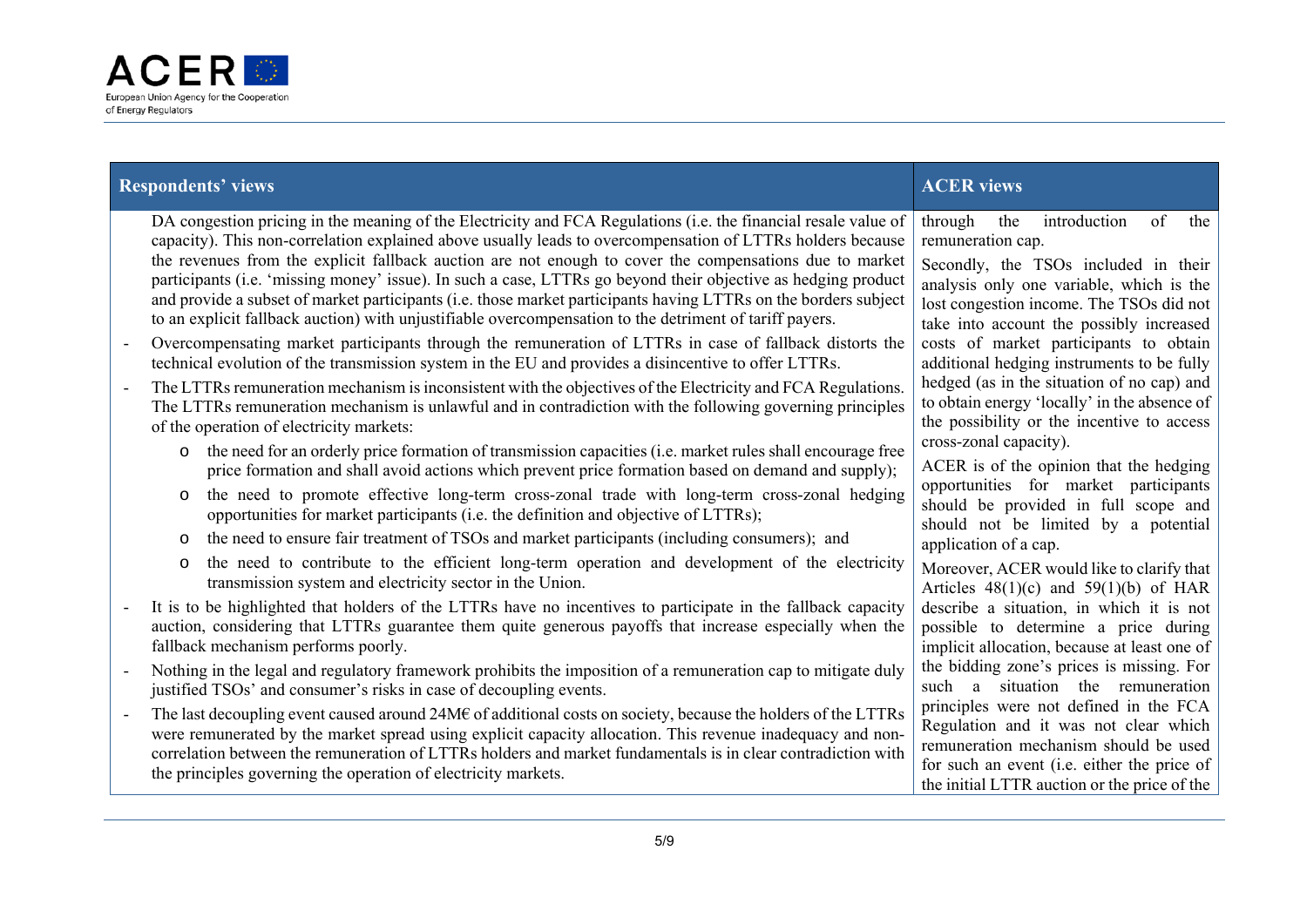

| <b>Respondents' views</b>                                                                                                                                                                                                                                                                                                                                                                                                                                                                                                                                                                                                                                              | <b>ACER</b> views                                                                                                                                                                                                           |
|------------------------------------------------------------------------------------------------------------------------------------------------------------------------------------------------------------------------------------------------------------------------------------------------------------------------------------------------------------------------------------------------------------------------------------------------------------------------------------------------------------------------------------------------------------------------------------------------------------------------------------------------------------------------|-----------------------------------------------------------------------------------------------------------------------------------------------------------------------------------------------------------------------------|
| ACER adopted Articles $48(1)(c)$ and $59(1)(b)$ to substitute LTTRs remuneration at the price of the initial<br>auction with the one of the DA explicit auction. The argument put forward by ACER was the existence of a<br>market price in (at least) one of the two relevant bidding zones (result from the fallback solutions) reflecting<br>more adequately the price situation than the marginal price of the initial LTTRs auction. As this argument<br>equally holds for Articles $48(1)(a)$ and $59(1)(a)$ of the HAR, TSOs called for a consistent revision of the HAR<br>compensation rules to apply market-based prices for all the cases where they exist. | shadow auction). Therefore, as the legal<br>background is clearly defined for the cap<br>for remuneration in case of fallback, an<br>analogy to the approach used for Articles<br>$48(1)(c)$ and $59(1)(b)$ cannot be used. |
| 2 respondent (IFIEC and RAP) do not take a direct position towards keeping or deleting the cap for remuneration<br>but stress some principles that should be carefully evaluated:                                                                                                                                                                                                                                                                                                                                                                                                                                                                                      | ACER agrees that the TSOs should focus<br>on improving the fallback mechanism, in<br>order to prevent negative financial<br>consequences.                                                                                   |
| An important prerequisite of a well-functioning market is a well-functioning fallback mechanism, which would<br>prevent the creation of possible windfall profits for market participants.                                                                                                                                                                                                                                                                                                                                                                                                                                                                             |                                                                                                                                                                                                                             |
| A wrong setting of the fallback mechanism or the remuneration scheme would increase the negative income of<br>TSOs. This would be reflected in tariffs to the detriment of the consumers.                                                                                                                                                                                                                                                                                                                                                                                                                                                                              |                                                                                                                                                                                                                             |
| A different remuneration cap could be envisaged, e.g. based on the value of lost load.                                                                                                                                                                                                                                                                                                                                                                                                                                                                                                                                                                                 |                                                                                                                                                                                                                             |
| Other views:<br>The costs for remuneration should be paid by those, who are responsible for the decoupling event.                                                                                                                                                                                                                                                                                                                                                                                                                                                                                                                                                      | In the current legal and governance<br>framework, where the day-ahead coupling<br>is operated by all NEMOs, it is not<br>possible to hold a single party liable for<br>decoupling.                                          |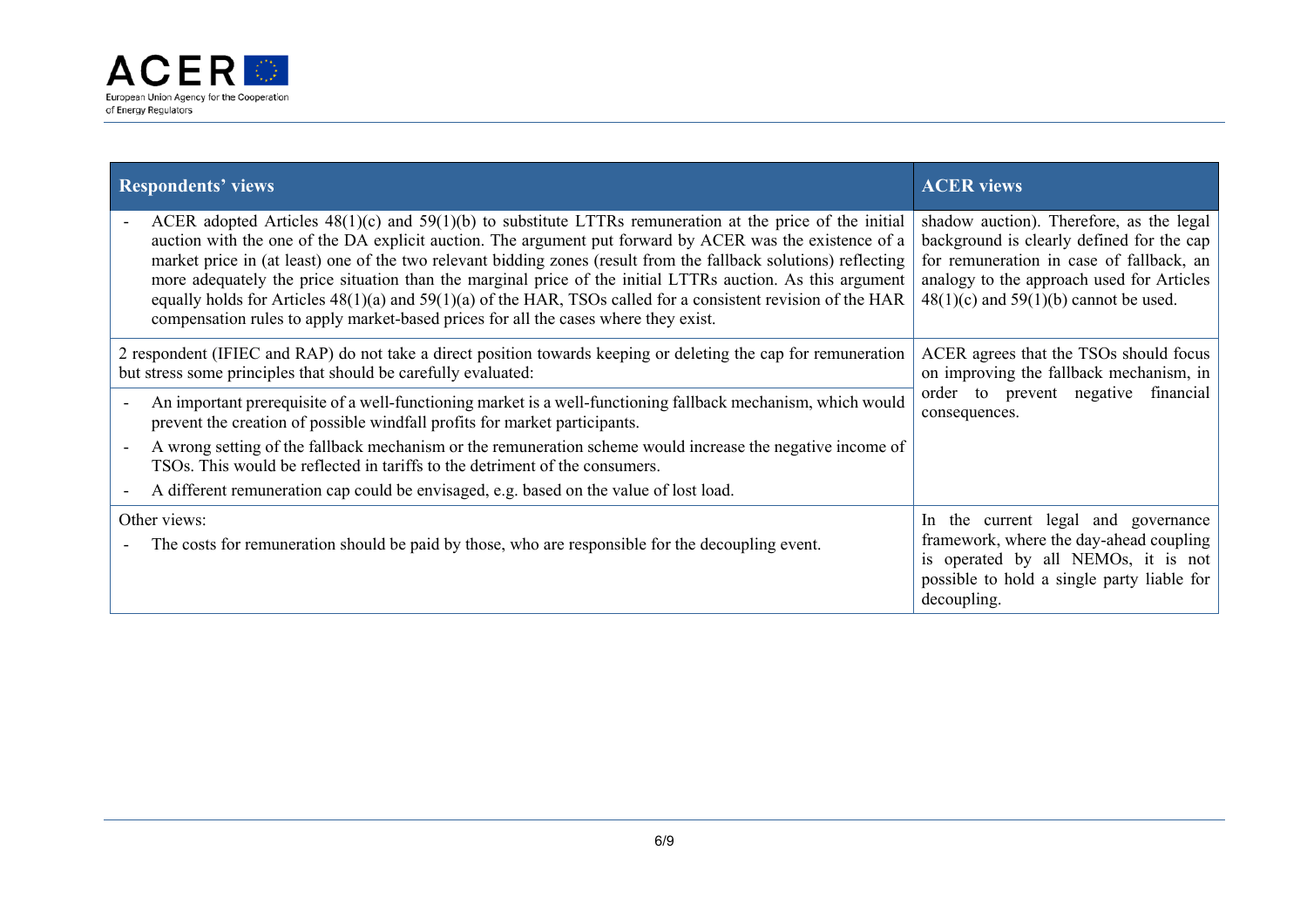

| <b>Respondents' views</b>                                                                                                                                                                                                                                                                                                                                                                                                                                     | <b>ACER</b> views                                                                                                                                                                                                                                                                                                                                                                                                                                                                                  |  |
|---------------------------------------------------------------------------------------------------------------------------------------------------------------------------------------------------------------------------------------------------------------------------------------------------------------------------------------------------------------------------------------------------------------------------------------------------------------|----------------------------------------------------------------------------------------------------------------------------------------------------------------------------------------------------------------------------------------------------------------------------------------------------------------------------------------------------------------------------------------------------------------------------------------------------------------------------------------------------|--|
| Question 2: Do you have any other comments on the HAR methodology?                                                                                                                                                                                                                                                                                                                                                                                            |                                                                                                                                                                                                                                                                                                                                                                                                                                                                                                    |  |
| NEMOs and TSOs should focus on preventing decoupling and if decoupling<br>happens, on improving the communication with market participants and<br>improving the competition during shadow auctions.<br>TSOs should focus on improving the fallback auction process so that it reflects<br>the actual capacity price.                                                                                                                                          | ACER agrees with the focus on preventing the decoupling events as the<br>most efficient tool to achieve proper functioning of the market coupling.<br>Nevertheless, it is clear that a fallback situation cannot be completely<br>avoided. Therefore, all the market participants should be well trained and<br>prepared to be able to efficiently take part of the fallback solution. This<br>fallback solution should be continuously improved to secure a reliable<br>and competitive approach. |  |
| Article 9 Submission of information: The Single Allocation Platform should<br>accept documents concerning the approval process e.g. commercial register<br>excerpts at least in all official languages of Luxembourg or in all official<br>languages of the EU.                                                                                                                                                                                               | The FCA Regulation does not define an obligation for the Single<br>Allocation Platform to accept documents in all EU languages. Article<br>52(2)(b) of the FCA Regulation demands that the HAR includes<br>provisions on the applicable language and Article 78 of HAR does fulfil<br>that obligation by setting out English as the applicable language.                                                                                                                                           |  |
| Article 24 Modifications of Collaterals: 2) Fund withdrawals from the dedicated<br>business account take too much time. The procedure requires sending a stamped<br>paper and seems not to be very resilient against fraud, since paper and signatures<br>are not fraud-proof. An electronic approval process with a good authentication<br>standard can be used.                                                                                             | The Proposal for amendment focuses, among other topics, on the<br>introduction of electronic signatures. Therefore, all TSOs covered the<br>electronic approval process by the proposed amendments to HAR.                                                                                                                                                                                                                                                                                         |  |
| Article 41-43 Transfer of Long Term Transmission Rights: The transfer of<br>transmission rights between participants should be facilitated. A secondary<br>market for transmission rights with frequent trading and price indications could<br>increase the quality of FTRs as hedging instruments, in line with Article 3 of the<br>FCA Regulation. But this cannot be achieved, unless FTRs are clearly exempted<br>from financial instruments' regulation. | A creation of a secondary market, as well as the regulation of financial<br>instruments are out of the scope of the HAR.                                                                                                                                                                                                                                                                                                                                                                           |  |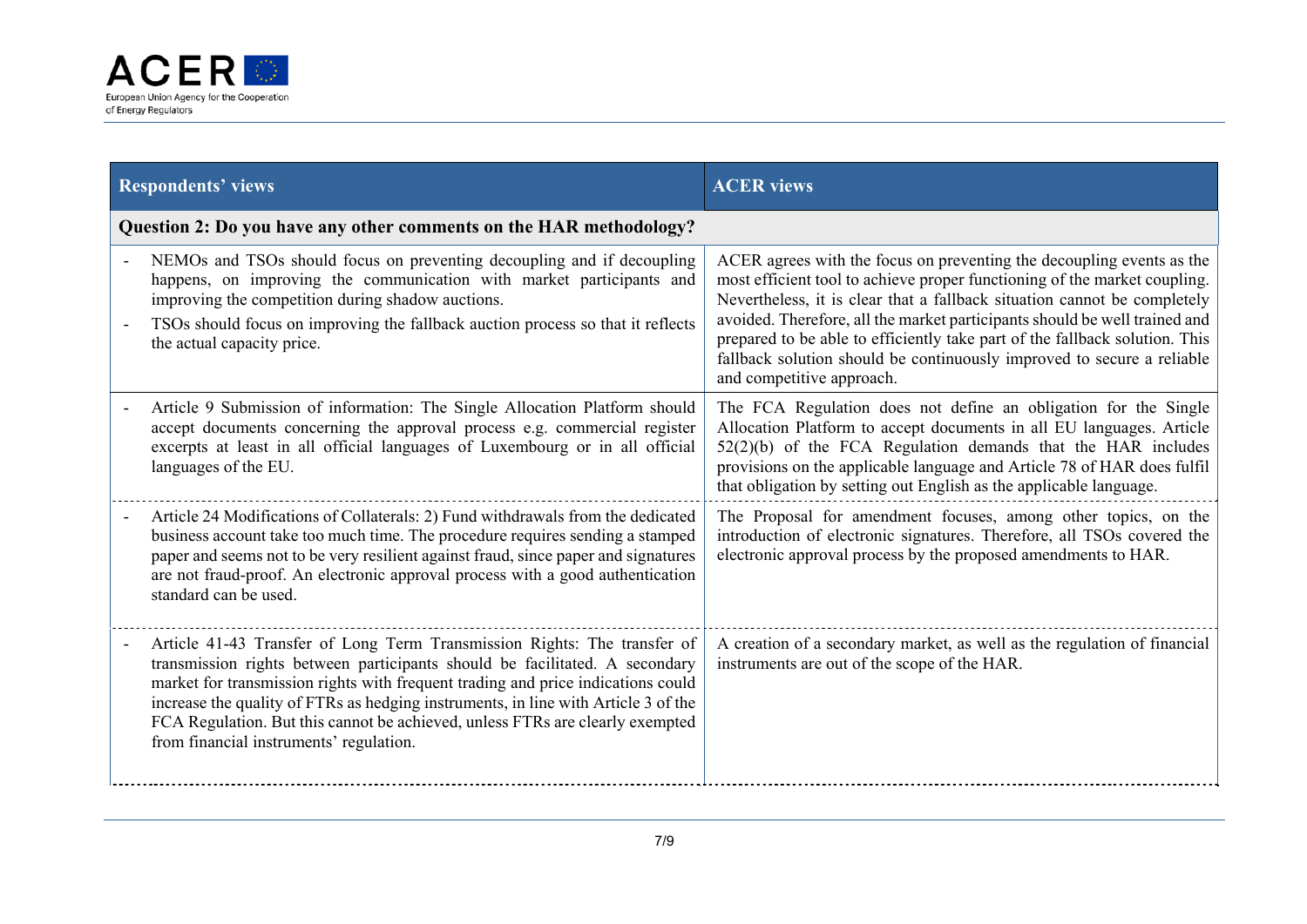

| <b>Respondents' views</b>                                                                                                                                                                                                                                                                                                                                                           | <b>ACER</b> views                                                                                                                                                                                                                                                                      |  |
|-------------------------------------------------------------------------------------------------------------------------------------------------------------------------------------------------------------------------------------------------------------------------------------------------------------------------------------------------------------------------------------|----------------------------------------------------------------------------------------------------------------------------------------------------------------------------------------------------------------------------------------------------------------------------------------|--|
| Article 32 Bid registration: The bid registration process should be reconsidered<br>and the participant should receive a positive or negative confirmation, whether<br>the issued bid is effectively placed in the auction system.                                                                                                                                                  | All market participants can access the list of accepted bids through a<br>dedicated platform, therefore there is no need for an additional<br>confirmation of rejected bids.                                                                                                           |  |
| Article 57 Process and notification of curtailment: All responsible balance<br>groups in a bidding zone (not only the transmission rights holders) should be<br>informed adequately, if capacity is curtailed, since this may severely change the<br>prices in the Day-Ahead auctions.                                                                                              | All curtailments are reported on a dedicated platform in a way that should<br>not allow for an unequal treatment of market participants and that should<br>prevent a potential misusing of the insider information.                                                                    |  |
| Article $59(2)$ and (3): The cap-formula: We suggest to replace "Return" with<br>"Return of FTRs".                                                                                                                                                                                                                                                                                  | ACER clarified the word 'Return' and changed it in 'Return of LTTRs',<br>as even the physical transmission rights can be returned.                                                                                                                                                     |  |
| Article 76 Assignment and subcontracting: Outsourcing must not be the<br>outsourcing of responsibility and liability. Subcontractors or parties that provide<br>services for the Single Allocation Platform must have quality management<br>systems in place, such that the participants receive the same system quality as<br>otherwise offered by the allocation platform itself. | Delegating tasks does not lift the responsibility from the single allocation<br>platform. The single allocation platform remains responsible for all<br>services that are outsourced. These principles are set out in the FCA<br>Regulation and do not need to be repeated in the HAR. |  |